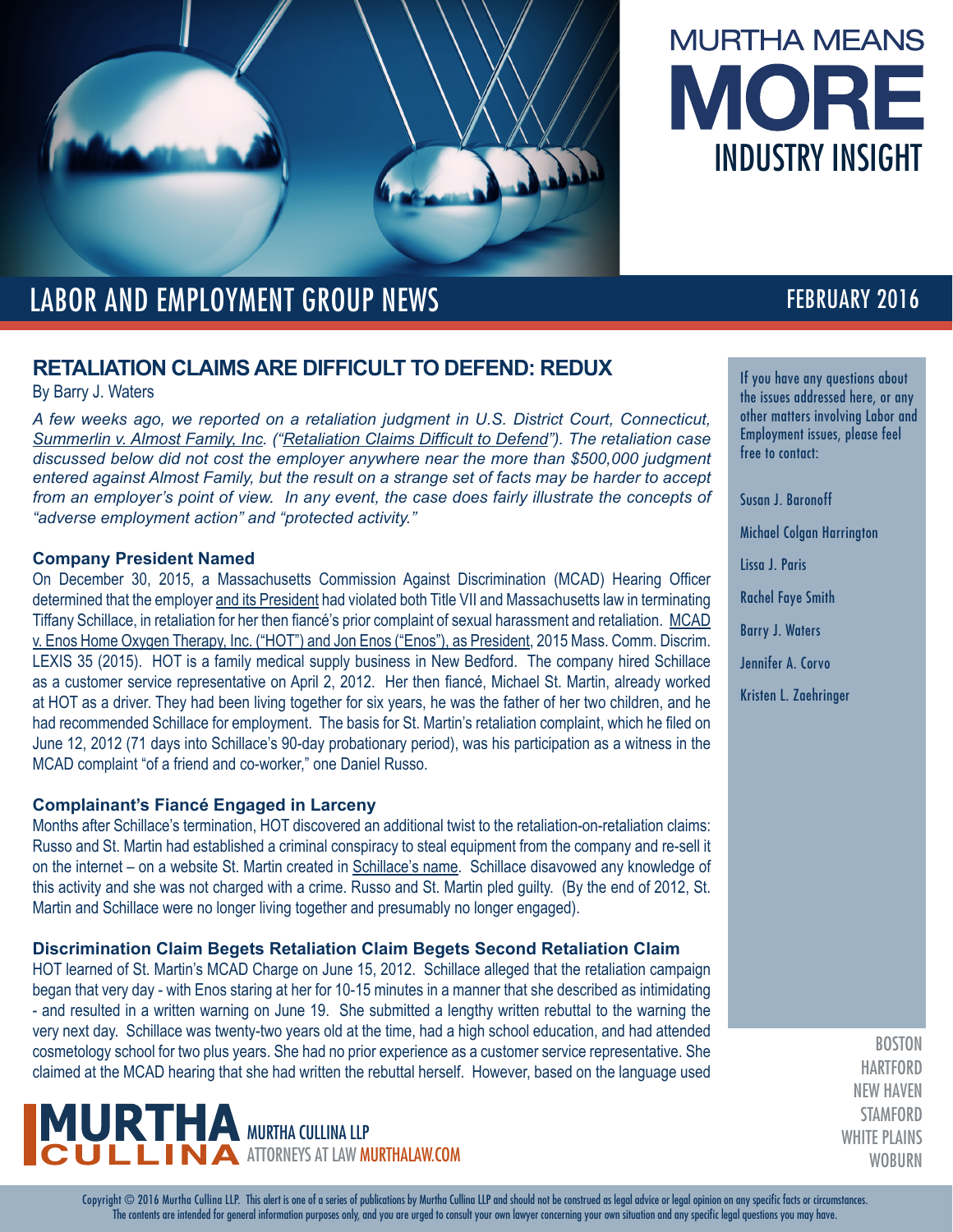in the rebuttal, including legal terms, the Hearing Officer concluded that her lawyer had written the rebuttal. Recognizing immediately that the rebuttal must have been written by a lawyer, Enos consulted with the company lawyer. On June 30, Schillace received a disciplinary notice for loud and disruptive swearing and laughing in the customer service area, including use of the "f" word. On July 2, 2012, Schillace filed her retaliation Charge and on July 3 she was given her 90-day performance review and was discharged. At the MCAD hearing three years later, there was contradictory testimony from the Company's own management employees about who had made the disciplinary and termination decisions. The Hearing Officer concluded that Enos himself had made the disciplinary decisions – and had decided on the termination after obtaining legal advice.

#### **"Close Family Member" Protected**

The United States Supreme Court has determined that an individual may bring a Title VII retaliation claim "if she has an interest arguably sought to be protected by the statute, even if the individual did not engage in protected activity." Here, Schillace did not engage in protected activity until the day before she was let go, at the end of her 90-day probationary period. However, she claimed that she had been retaliated against from the day the Company learned of her fiancé's MCAD complaint. In a 2011 case, the Supreme Court determined that an employer violated the anti-retaliation provisions of Title VII by firing the fiancée of an employee who complained of discrimination. This followed a 2006 Supreme Court decision in which the Court determined that "a close family member" who is the subject of an adverse action will almost always be protected against retaliation for protected activity engaged in by the family member. Two points are worth underscoring:

1. The courts interpret the retaliation provisions of Title VII expansively to include individuals who have an interest "arguably sought to be protected by the statute," even if that individual did not engage in protected activity.

2. The anti-retaliation provisions have been interpreted to include a broad range of employer conduct (not just formal discipline or discharge); that conduct includes actions that "might well have dissuaded a reasonable worker from making or supporting a charge of discrimination."

As the Hearing Officer pointed out: "The Massachusetts Supreme Judicial Court has likewise adopted an expansive view of protections of c.151B in the context of 'associational discrimination.'" Associational discrimination under state law refers to "a claim that a plaintiff, although not a member of the protected class himself or herself, is the victim of discriminatory animus directed toward a third person who is a member of the protected class and with whom the plaintiff associates."

#### **Criminal Activity Irrelevant**

By the time of the Public Hearing at the MCAD, which lasted five days, three years had passed since Schillace had been terminated, and St. Martin and Russo had pled guilty to stealing HOT equipment and re-selling it – from the home shared by St. Martin and Schillace, no less. What might be characterized as a gross understatement, the Hearing Officer acknowledged that "Enos was understandably furious at Schillace, St. Martin and Russo" under the circumstances. Unfortunately for HOT, because it did not discover the criminal enterprise until after all three had left the Company, that evidence was not relevant to the retaliation claim.

#### **Company President Not Believed**

The Hearing Officer found that there "was ample evidence from supervisors and colleagues that Complainant's attitude, behavior and performance were lacking in some respects as reflected in the 90-day evaluation" presented to her by her supervisors. However, the Hearing Officer also rejected the Company's position "that it was merely a coincidence that her 90-day review followed close on the heels of St. Martin's complaint." Damaging to the Company's and Enos' defense was the testimony of Schillace's direct supervisor that her manager, and her manager's manager, had "convinced" her that termination was appropriate. The supervisor also testified that she would not have recommended termination, but that the discussions with her two managers "caused her to change her mind." Enos denied any involvement in the decisions to discipline or terminate Schillace. The Hearing Officer simply did not believe him. The Hearing Officer concluded that Enos: (1) was angry with St. Martin for filing his retaliation complaint, (2) had stared at Complainant in an intimidating fashion because he was so angry at St. Martin, and (3) had driven the decision to terminate Schillace because of her relationship to St. Martin.

#### **Employee's "Lost Pay" More than Double Her Actual Earnings**

Schillace had worked 20-25 hours per week (for less than 90 days) earning \$10.00 per hour, which means that her total earnings as a HOT employee were in the \$3,000 range. She remained unemployed for ten months after the termination. The Hearing Officer found that her lost pay damages were \$8,000.